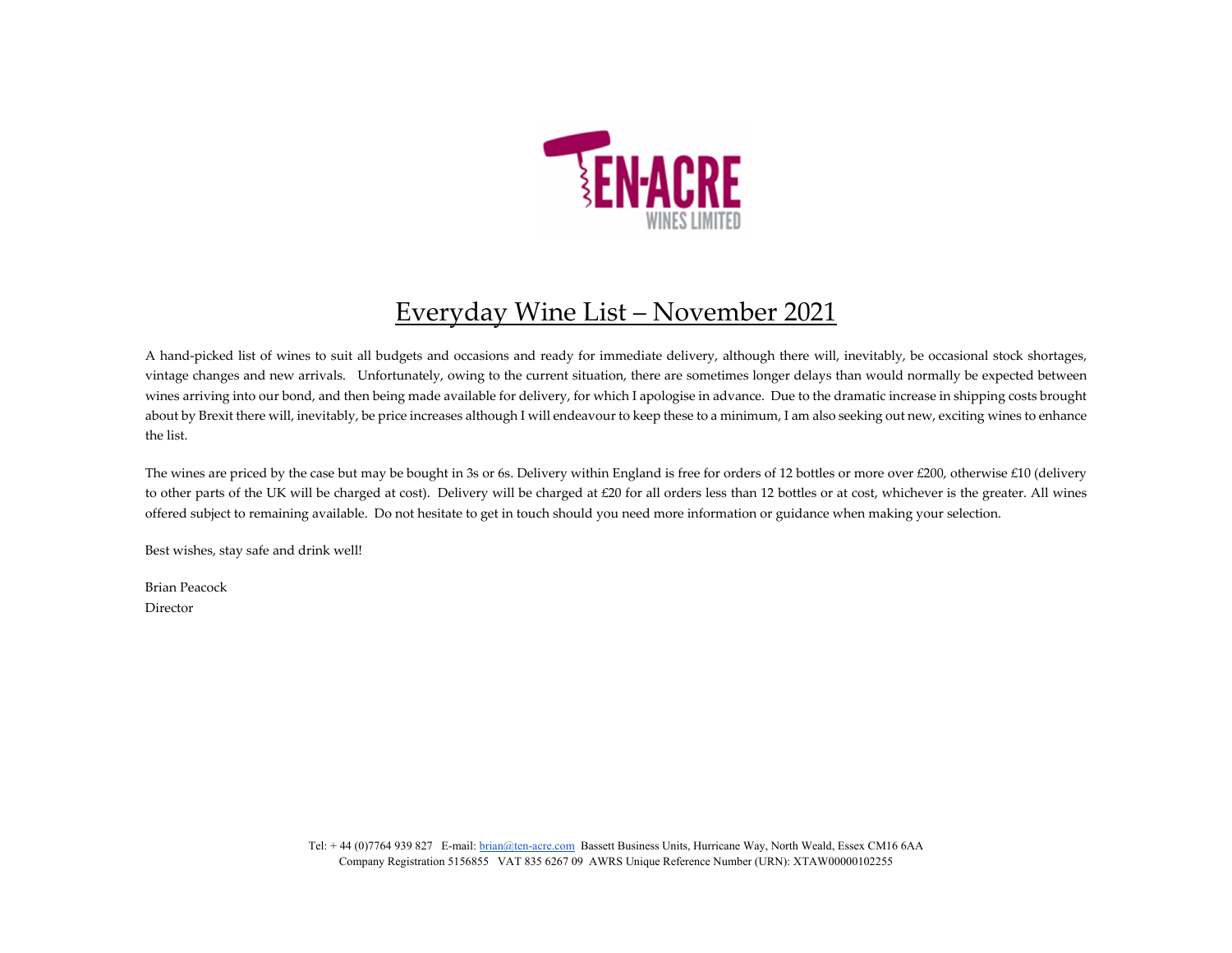| Vintage | <b>Size</b> | Wine                            | Producer             | <b>Price £ Per Bottle</b><br>(75cl,50cl or<br>100cl) inc. Vat. | Case Price 12 x<br>75cl, 100cl, 50clor<br>6 x 150cl |
|---------|-------------|---------------------------------|----------------------|----------------------------------------------------------------|-----------------------------------------------------|
|         |             | <b>BIN ENDS = Big Savings</b>   |                      |                                                                |                                                     |
|         |             | <b>France - Alsace White</b>    |                      |                                                                |                                                     |
| 2017    | 75cl        | Muscat d'Alsace                 | <b>Charles Baur</b>  | 12.95                                                          | 155.40                                              |
| 2016    | 75cl        | <b>Riesling d'Alsace</b>        | <b>Charles Baur</b>  | 11.95                                                          | 143.40                                              |
|         |             | France - Provence Rosé          |                      |                                                                |                                                     |
| 2019    | 75cl        | Coteaux Varois Rosé             | Ch. Routas           | 10.95                                                          | 131.40                                              |
|         |             | France - Northern Rhone White   |                      |                                                                |                                                     |
| 2019    | 75cl        | Viognier, Collines Rhodaniennes | <b>Martin Clerc</b>  | 14.95                                                          | 179.40                                              |
|         |             | France - Southern Rhone Red     |                      |                                                                |                                                     |
| 2016    | 75cl        | <b>Lirac Rouge</b>              | Domaine la Rocaliere | 16.95                                                          | 203.40                                              |
|         |             | Portugal - Rose                 |                      |                                                                |                                                     |
| 2018    | 75c1        | Vinho Verde Rose, Vinho Verde   | Quinta da Raza       | 8.95                                                           | 107.40                                              |
|         |             | <b>Portugal White</b>           |                      |                                                                |                                                     |
| 2018    | 75cl        | Vinho Verde Branco, Vinho Verde | Quinta da Raza       | 8.95                                                           | 107.40                                              |
|         |             | <b>CURRENT LIST</b>             |                      |                                                                |                                                     |
|         |             | Argentina - White               |                      |                                                                |                                                     |
| 2019    | 75cl        | Chardonnay                      | Manos Negras         | 14.25                                                          | 171.00                                              |
|         |             | Argentina - Red                 |                      |                                                                |                                                     |
| 2018    | 75cl        | Malbec (Temporarily OOS)        | Manos Negras         | 14.95                                                          | 179.40                                              |
| 2018    | 75cl        | Stone Select Malbec             | Manos Negras         | 17.50                                                          | 210.00                                              |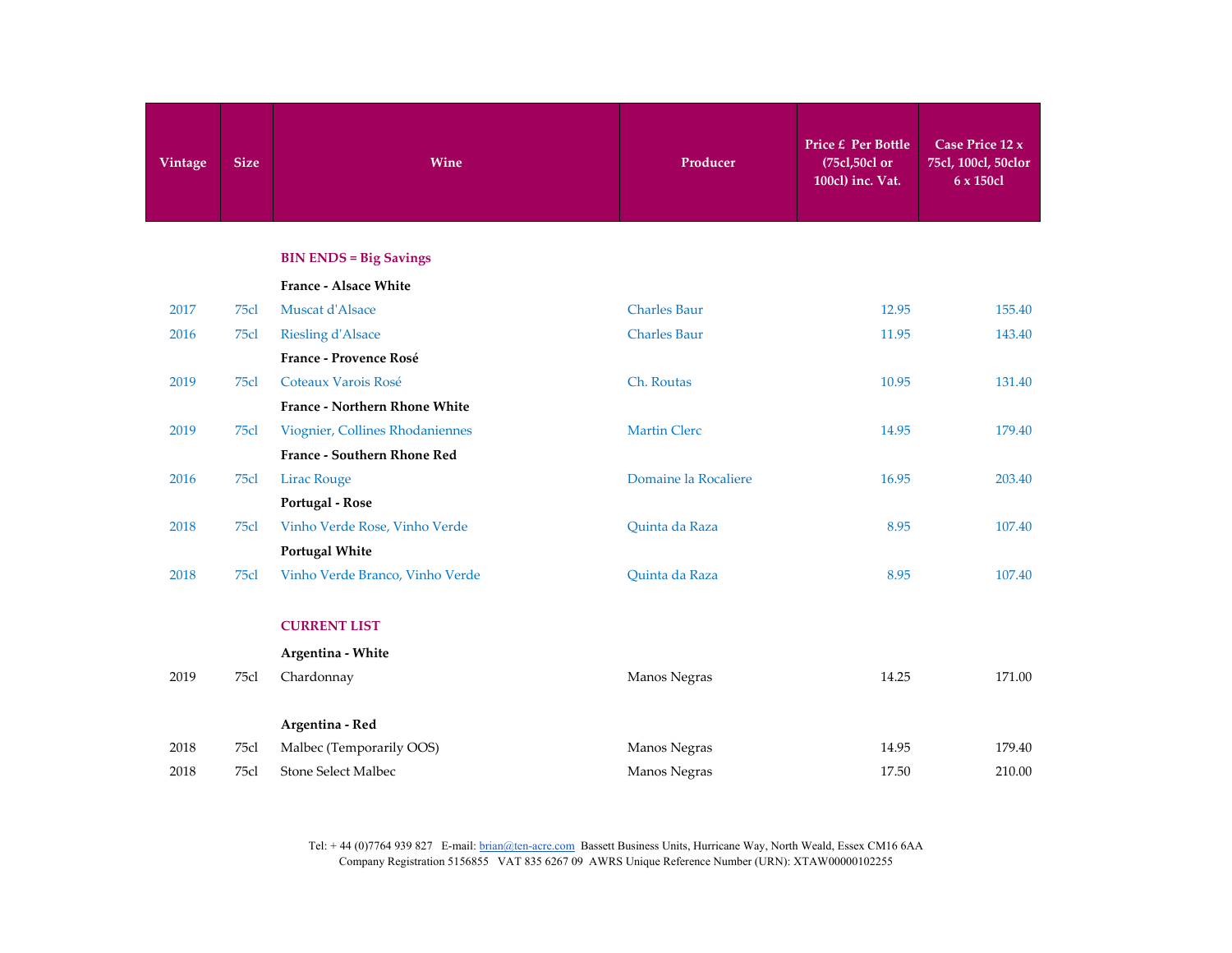## **Australia, South Australia ‐ White**

| 2016       | 75cl | 'Louis' Eden Valley Semillon                    | Henschke                 | 23.95 | 287.40 |
|------------|------|-------------------------------------------------|--------------------------|-------|--------|
| 2019       | 75cl | 'Julius' Eden Valley Riesling                   | Henschke                 | 29.95 | 359.40 |
|            |      |                                                 |                          |       |        |
|            |      | France - Champagne and Sparkling Wine           |                          |       |        |
| <b>NV</b>  | 75cl | Champagne Blanche Brut                          | Bauget-Jouette           | 29.95 | 359.40 |
| <b>NV</b>  | 75cl | Blanc de Blancs, Burgundy                       | <b>Charles Pelletier</b> | 12.95 | 155.40 |
| <b>NV</b>  | 75cl | Champagne 1er Cru Blanc de Blancs               | Veuve Fourny             | 37.50 | 450.00 |
| <b>NV</b>  | 75cl | Champagne 1er Cru Rose                          | Veuve Fourny             | 39.95 | 479.40 |
| ${\rm NV}$ | 75cl | <b>Brut Reserve</b>                             | Pol Roger                | 41.25 | 495.00 |
|            |      |                                                 |                          |       |        |
|            |      | France - Bordeaux Red                           |                          |       |        |
| 2020       | 75cl | Le Mal' Bbio/Sans Sulphite Malbec/Cabernet      | Ch.Beynat, Castillon     | 14.95 | 179.40 |
| 2017       | 75cl | Château Bechereau La Vallée, Lalande de Pomerol | Lalande de Pomerol       | 19.95 | 239.40 |
| 2015       | 75cl | Château Beard La Chapelle                       | Saint Émilion Grand Cru  | 26.50 | 318.00 |
| 2016       | 75cl | Château Cailloux de By                          | Médoc                    | 13.95 | 167.40 |
| 2016       | 75cl | Château Fourcas Dupré                           | Listrac-Médoc            | 19.95 | 239.40 |
| 2016       | 75cl | Château La Tour de By                           | Médoc                    | 21.95 | 263.40 |
|            |      |                                                 |                          |       |        |
|            |      | France - Chablis                                |                          |       |        |
| 2018       | 75cl | Chablis                                         | Gilles et Nathalie Fèvre | 18.95 | 227.40 |
| 2018       | 75cl | Chablis 1er Cru Vaulorent                       | Gilles et Nathalie Fevre | 31.95 | 383.40 |
|            |      |                                                 |                          |       |        |
|            |      | France - Beaujolais                             |                          |       |        |
| 2019       | 75cl | Fleurie                                         | Dom. De la Madone        | 16.95 | 203.40 |
| 2019       | 75cl | Morgon                                          | Jean Foillard            | 24.95 | 299.40 |
|            |      | France - Burgundy White                         |                          |       |        |
| 2018       | 75cl | Givry Blanc                                     | Bachey-Legros            | 22.95 | 275.40 |
|            |      |                                                 |                          |       |        |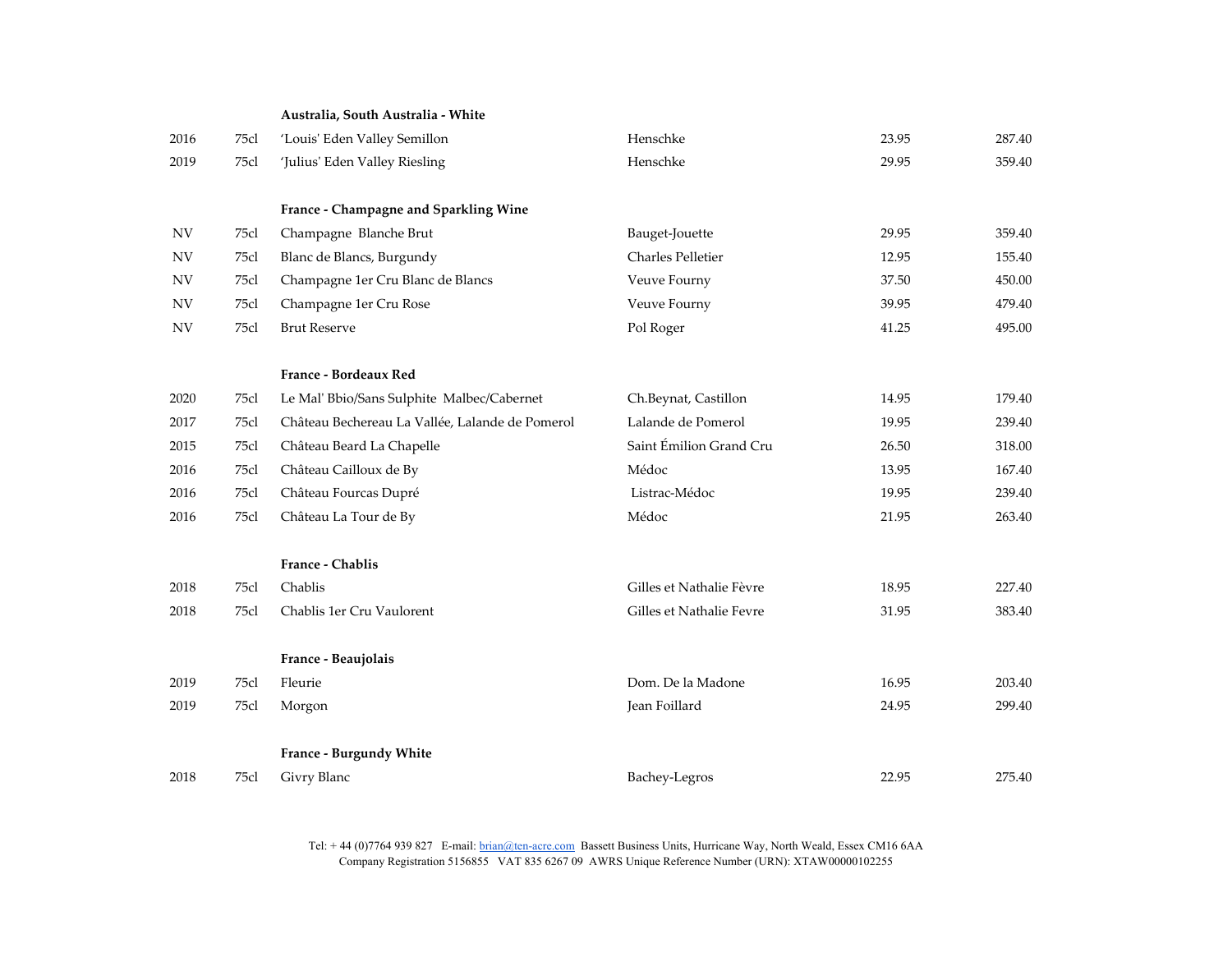| 2018 | 75cl | Santenay Sous la Roche             | Bachey-Legros        | 28.95 | 347.40 |
|------|------|------------------------------------|----------------------|-------|--------|
| 2018 | 75cl | Macon Blanc 'Aux Bois d'Allier'    | Christophe Cordier   | 17.50 | 210.00 |
| 2018 | 75cl | Pouilly-Fuissé 'Clos Reyssié'      | Marcel Couturier     | 24.95 | 299.40 |
| 2017 | 75cl | Bourgogne Blanc Terroir Noble      | Vincent Girardin     | 18.95 | 227.40 |
|      |      |                                    |                      |       |        |
|      |      | France - Burgundy Red              |                      |       |        |
| 2019 | 75cl | Maranges Rouge Vieilles Vignes     | Bachey-Legros        | 23.95 | 287.40 |
| 2017 | 75cl | Santenay Les Charmes               | Bachey-Legros        | 26.95 | 323.40 |
| 2016 | 75cl | Mercurey 1er Cru Les Champs Martin | Dom. Jacqueson       | 37.95 | 455.40 |
| 2018 | 75cl | Rully Rouge 1er Cru Les Cloux      | Dom. Jacqueson       | 28.95 | 347.40 |
| 2018 | 75cl | Mercurey Vieilles Vignes           | Dom. Raquillet       | 26.95 | 323.40 |
| 2019 | 75cl | Bourgogne Rouge 'Chant de Muses'   | Domaine Gachot-Monot | 24.95 | 299.40 |
| 2018 | 75cl | Bourgogne Pinot Noir               | Justin Girardin      | 18.95 | 227.40 |
|      |      |                                    |                      |       |        |
|      |      | France - Loire Rosé                |                      |       |        |
| 2018 | 75cl | Sancerre Rosé                      | C & F Berthier       | 19.95 | 239.40 |
| 2019 | 75cl | Sancerre Rosé (OOS)                | André Dezat          | 19.95 | 239.40 |
|      |      |                                    |                      |       |        |
|      |      | <b>France - Loire White</b>        |                      |       |        |
| 2019 | 75cl | Sancerre Blanc                     | André Dezat          | 19.95 | 239.40 |
| 2019 | 75cl | Pouilly-Fumé                       | Domaine Thibault     | 18.95 | 227.40 |
| 2018 | 75cl | Coteau du Giennois Terre de Silex  | C & F Berthier       | 19.95 | 239.40 |
| 2018 | 75cl | Quincy                             | Chevilly             | 14.95 | 179.40 |
|      |      | France - Provence Rosé             |                      |       |        |
| 2019 | 75cl | Coteaux Varois Rosé - New Vintage  | Ch. Routas           | 13.95 | 167.40 |
|      |      |                                    |                      |       |        |
|      |      | France - Northern Rhône White      |                      |       |        |
| 2019 | 75cl | Viognier, Collines Rhodaniennes    | Martin Clerc         | 14.95 | 179.40 |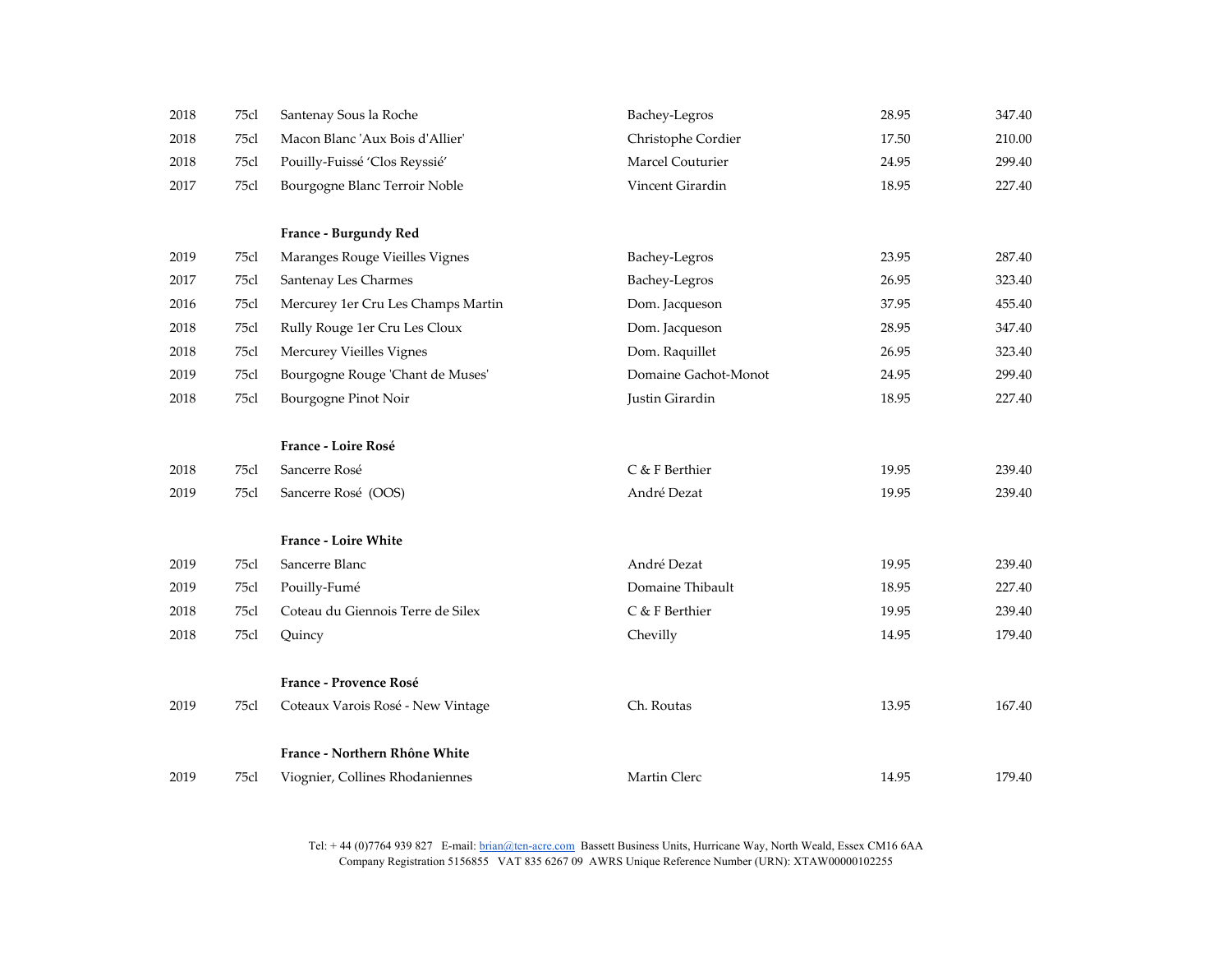| 2018 | 75cl | Condrieu                                        | Martin Clerc           | 39.95 | 479.40 |
|------|------|-------------------------------------------------|------------------------|-------|--------|
|      |      | France - Northern Rhône Red                     |                        |       |        |
| 2018 | 75cl | Syrah, Collines Rhodaniennes                    | Martin Clerc           | 17.95 | 167.40 |
| 2005 | 75cl | Côte Rôtie                                      | B & D Duclaux          | 39.58 | 475.00 |
| 2007 | 75cl | Côte Rôtie                                      | B & D Duclaux          | 41.25 | 495.00 |
| 2009 | 75cl | Côte Rôtie                                      | B & D Duclaux          | 41.25 | 495.00 |
|      |      | France - Southern Rhône White                   |                        |       |        |
| 2019 | 75cl | CDRV Rasteau 'La Ponce' Blanc                   | Dom. des Escaravailles | 16.95 | 203.40 |
| 2018 | 75cl | Côtes du Rhône Blanc Reserve (organic)          | Dom. Grand Veneur      | 12.95 | 155.40 |
|      |      | France - Southern Rhône Red                     |                        |       |        |
| 2017 | 75cl | Châteauneuf-du-Pape                             | Château Fargueirol     | 24.95 | 299.40 |
| 2018 | 75cl | Gigondas 'les Fouilles'                         | Dom. Burle             | 21.95 | 263.40 |
| 2018 | 75cl | Gigondas Pallieroudas                           | Dom. Burle             | 19.95 | 239.40 |
| 2018 | 75cl | La Ponce CDRV Rasteau Rouge                     | Dom. des Escaravailles | 19.95 | 239.40 |
| 2009 | 75cl | Châteauneuf-du-Pape 'Les Origines'              | Dom. Grand Veneur      | 37.50 | 450.00 |
| 2018 | 75cl | Côtes du Rhône                                  | Dom Alary              | 14.95 | 179.40 |
| 2018 | 75cl | Côtes du Rhône Reserve (organic) (Out of stock) | Dom Grand Veneur       | 12.95 | 155.40 |
| 2019 | 75cl | Cotes du Rhone 'Plan de Dieu'                   | Domaine Calendal       | 24.95 | 299.40 |
|      |      | <b>Germany White</b>                            |                        |       |        |
| 2018 | 75cl | Socaclos (Mosel, dry)                           | <b>FIO</b>             | 24.95 | 299.40 |
|      |      | Germany - Red                                   |                        |       |        |
| 2015 | 75cl | Mayschoss Pinot Noir                            | Josten and Klein       | 31.95 | 383.40 |
| 2016 | 75cl | Schweigen Pinot Noir (limited quantity)         | Friedrich Becker       | 36.95 | 443.40 |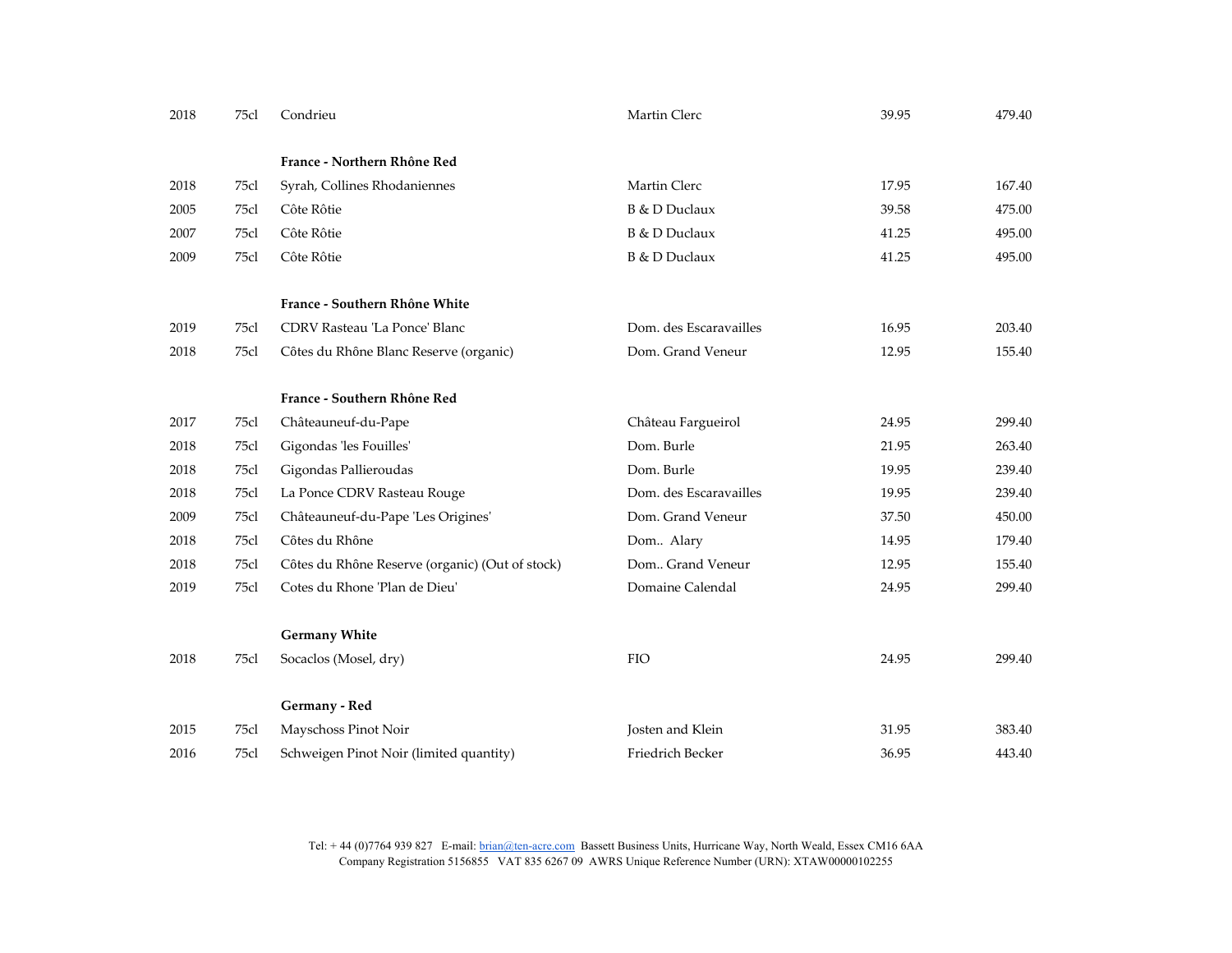|           |      | <b>Italy - Prosecco</b>                          |                           |       |        |
|-----------|------|--------------------------------------------------|---------------------------|-------|--------|
| <b>NV</b> | 75cl | Prosecco di Valdobbiadene Spumante Col dell'Orso | Agricola Frozza           | 18.95 | 227.40 |
| 2017      | 75cl | Prosecco Tranquillo (*NEW Still wine)            | Agricola Frozza           | 17.50 | 210.00 |
|           |      | Italy - White                                    |                           |       |        |
| 2019      | 75cl | Meriggio Bianco                                  | Az. Agr. Fontodi          | 23.95 | 287.40 |
| 2019      | 75cl | Pinot Bianco Classico, Alto-Adige                | Cantina Terlano           | 17.95 | 215.40 |
| 2019      | 75cl | Sauvignon Blanc Winkl, Alto-Adige                | Cantina Terlano           | 22.95 | 275.40 |
| 2019      | 75cl | Terlano Classico, Alto-Adige                     | Cantina Terlano           | 20.95 | 251.40 |
| 2018      | 75cl | Pinot Grigio, Friuli                             | Di Lenardo                | 13.50 | 162.00 |
| 2019      | 75cl | Gavi di Gavi, Piemonte                           | Francesco Rinaldi         | 18.95 | 227.40 |
| 2019      | 75cl | Soave Classico                                   | Pieropan                  | 16.95 | 203.40 |
|           |      |                                                  |                           |       |        |
|           |      | <b>Italy Rosato</b>                              |                           |       |        |
| 2020      | 75cl | Rosato di Toscano                                | Rocca di Montegrossi      | 18.95 | 227.40 |
|           |      |                                                  |                           |       |        |
|           |      | Italy - Olive Oil                                |                           |       |        |
| 2020      | 50CL | Olio Extravirgine di Oliva                       | Rocca di Montegrossi      | 18.95 | 227.40 |
|           |      | Italy - Red                                      |                           |       |        |
| 2018      | 75cl | Chianti Classico                                 | Fontodi                   | 27.95 | 335.40 |
| 2019      | 75cl | Valpolicello Classico                            | La Salette                | 15.50 | 186.00 |
| 2016      | 75cl | Barbaresco                                       | Produttori del Barbaresco | 38.95 | 467.40 |
| 2019      | 75cl | Langhe Nebbiolo                                  | Produttori del Barbaresco | 24.95 | 299.40 |
| 2016      | 75cl | Carema Classico                                  | Produttori del Carema     | 23.95 | 287.40 |
| 2016      | 75cl | Carema Classico Riserva                          | Produttori del Carema     | 31.00 | 372.00 |
| 2018      | 75cl | Chianti Classico                                 | Rocca di Montegrossi      | 22.92 | 275.40 |
| 2015      | 75cl | Schioppettino                                    | Ronchi di Cialla          | 38.95 | 467.40 |
| 2010      | 75cl | Brunello di Montalcino                           | Tenuta Caparzo            | 39.95 | 479.40 |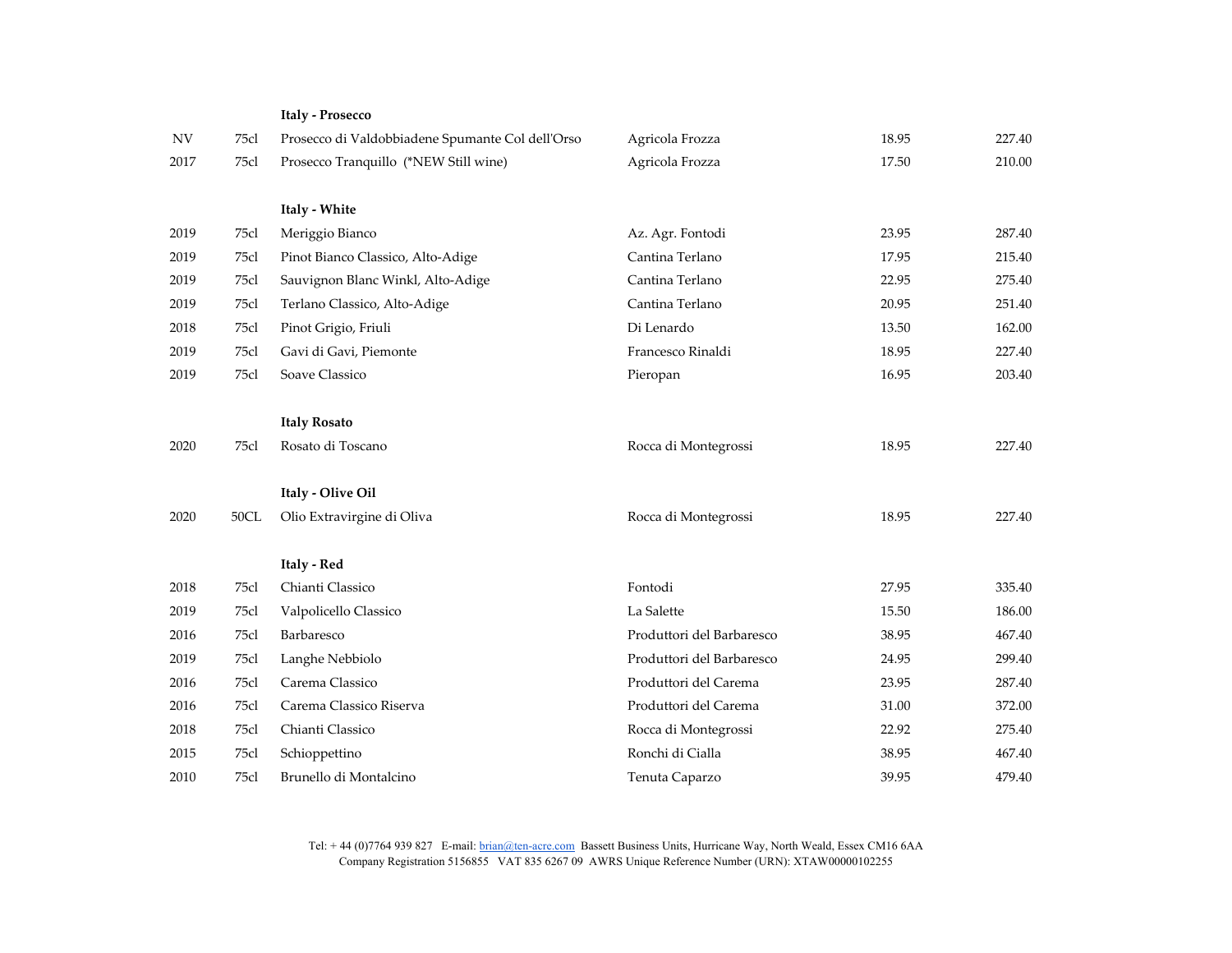| 2019                     | 75cl | Rosso di Montalcino                  | Tenuta Caparzo         | 16.95 | 203.40 |
|--------------------------|------|--------------------------------------|------------------------|-------|--------|
| 2019                     | 75cl | Sangiovese IGT                       | Tenuta Caparzo         | 11.95 | 143.40 |
|                          |      |                                      |                        |       |        |
|                          |      | New Zealand Red                      |                        |       |        |
| 2017                     | 75cl | Hunting Hill Pinot Noir, Auckland    | Kumeu River            | 24.95 | 299.40 |
|                          |      |                                      |                        |       |        |
|                          |      | New Zealand White                    |                        |       |        |
| 2019                     | 75cl | Marlborough Sauvignon Blanc          | <b>Stanley Estate</b>  | 16.95 | 203.40 |
| 2019                     | 75cl | Village Chardonnay                   | Kumeu River            | 13.95 | 167.40 |
| 2018                     | 75cl | Estate Chardonnay                    | Kumeu River            | 22.95 | 275.40 |
|                          |      |                                      |                        |       |        |
|                          |      | <b>Portugal White</b>                |                        |       |        |
| 2018                     | 75cl | Feitoria Branco, Douro               | Lavradores de Feitoria | 11.95 | 143.40 |
| 2019                     | 75cl | Beyra Branco                         | Rui Madeira            | 12.95 | 155.40 |
|                          |      |                                      |                        |       |        |
|                          |      | Portugal - Red                       |                        |       |        |
| 2018                     | 75cl | Bastardo, Douro                      | Conceito Vinhos        | 28.50 | 342.00 |
| 2018                     | 75cl | Redoma Tinto                         | Niepoort               | 38.95 | 467.40 |
| 2017                     | 75cl | <b>Bioma Tinto</b>                   | Niepoort               | 24.95 | 299.40 |
| 2018                     | 75cl | Beyra Reserva Tinto                  | Rui Madeira            | 16.95 | 203.40 |
| 2018                     | 75cl | Beyra Tinto                          | Rui Madeira            | 12.95 | 155.40 |
|                          |      |                                      |                        |       |        |
|                          |      | Portugal - Fortified                 |                        |       |        |
| $\ensuremath{\text{NV}}$ | 50cl | The Atlantic Rainwater 50cl, Madeira | Barbeito               | 18.95 | 227.40 |
| ${\rm NV}$               | 75cl | <b>DUM Ruby Port</b>                 | Niepoort               | 16.95 | 203.40 |
|                          |      |                                      |                        |       |        |
|                          |      | South Africa - White                 |                        |       |        |
| 2018                     | 75cl | Five Soldiers Chardonnay             | Rustenberg             | 32.95 | 395.40 |
| 2019                     | 75cl | Stellenbosch Chardonnay              | Rustenberg             | 14.95 | 179.40 |